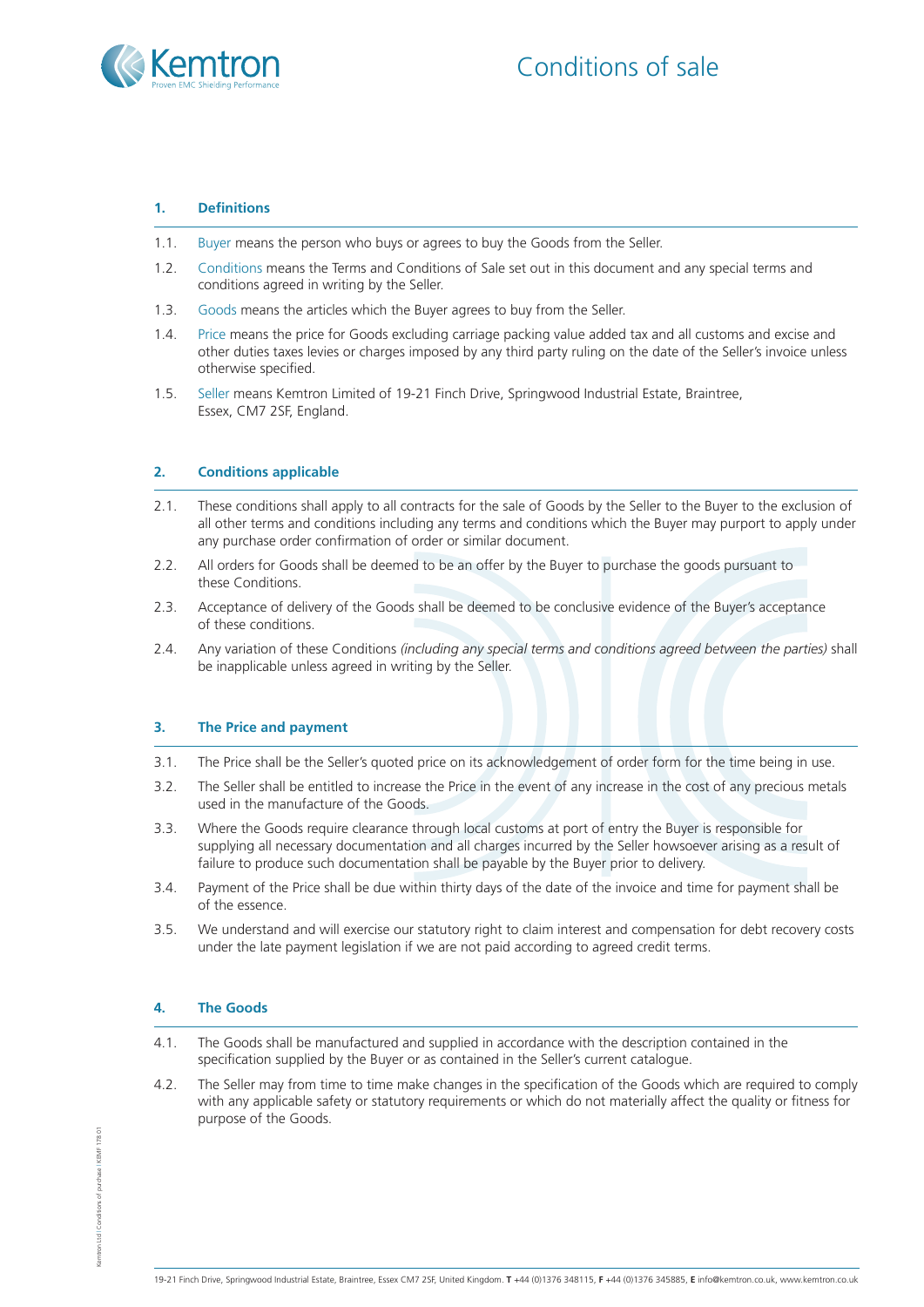

## **5. Inspection and Tests**

5.1. At the request of the Buyer the Seller shall supply a Certificate of Conformity to the effect that the Goods correspond with their description.

#### **6. Warranties and liability**

- 6.1. The Seller warrants that the Goods will at the time of delivery correspond to the description given in the Buyer's specification or as contained in the Seller's current catalogue.
- 6.2. All other warranties conditions or terms relating to fitness for purpose merchantability or condition of the Goods and whether implied by statute or common law or otherwise are excluded.
- 6.3. In the event of the Buyer representing the Goods to be defective due to faulty materials and/or workmanship only and such defects being accepted by the Seller the liability of the Seller shall be limited to crediting the cost of or replacing the Goods but no such liability shall arise unless notification of such defect is received in writing by the Seller within five working days of the date of the delivery of the Goods.
- 6.4. The Seller shall be under no liability to the Buyer for any defects of whatsoever nature occurring to the Goods after delivery.
- 6.5. The Seller shall not be responsible for damage injury or loss of any kind whatsoever to any property or persons or produce howsoever caused arising from the use of the Goods by the Buyer or by any other person notwithstanding that the Goods have been used in conformity with the recommendations of the Seller and the liability of the Seller shall be limited to replacement of the Goods.

#### **7. Delivery of the Goods**

- 7.1. Goods ordered by the Buyer will be delivered or shipped by the Seller as soon as practicable after the Buyer's order has been accepted by the Seller.
- 7.2. Delivery of the Goods shall be made to the Buyer's address at the Buyer's expense and the Buyer shall make all arrangements necessary to take delivery of the Goods provided they are tendered for delivery on a working day between the hours of 9:00 a.m. and 5:30 p.m.
- 7.3. No claim for damage in transit or shortage of delivery of the Goods will be accepted by the Seller unless notification of such damage or non delivery is given to the carrier and the Company within three days of receipt of the Goods and the packing and contents are held by the Buyer for inspection by the Company and the carrier.
- 7.4. In the case of non delivery of the Goods the Buyer shall give notice in writing to the Seller and the carrier *(if any)* with fourteen days of the receipt of an invoice for the Goods.

#### **8. Acceptance of the Goods**

- 8.1. The Buyer shall be deemed to have accepted the Goods five working days after delivery to the Buyer.
- 8.2. After acceptance the Buyer shall not be entitled to reject any of the Goods which are not in accordance with the contract.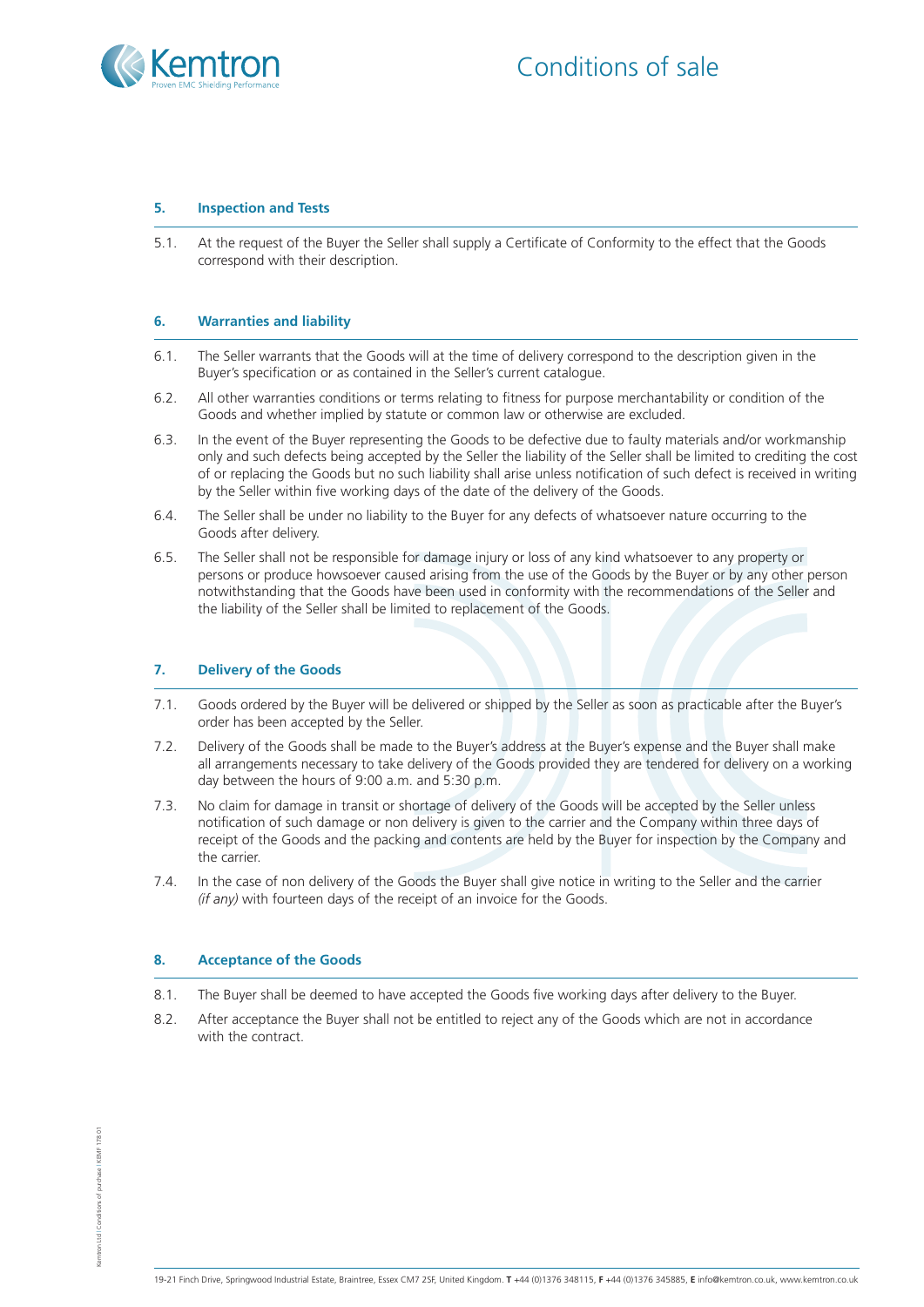



## **9. Title and risk**

- 9.1. The Goods shall be at the Buyer's risk as from the delivery.
- 9.2. In spite of delivery having been made property in the Goods shall not pass from the Seller until:
	- 9.2.1 The Buyer shall have paid the price plus VAT in full.
	- 9.2.2 No other sums whatsoever shall be due from the Buyer to the Seller.
- 9.3. Until the property in the Goods passes to the Buyer in accordance with clause 9.2 the Buyer shall hold the Goods and each of them on a fiduciary basis as bailee for the Seller.
- 9.4. The Buyer shall store the Goods *(at no cost to the Seller)* separately from all other Goods in its possession and marked in such a way that they are clearly identified as the Seller's property.
- 9.5. Until such time as property in the Goods passes from the Seller the Buyer shall upon request deliver up such of the Goods as have not ceased to be in existence or re-sold to the Seller. If the Buyer fails to do so the Seller may enter upon any premises owned occupied or controlled by the Buyer where the Goods are situated and re-possess the Goods.

## **10. Force majeure**

10.1. The Seller shall not be liable to the Buyer in respect of any claim for breach of contract loss or damage to the Goods or delay in delivery of the Goods if such claim arises as a result of force majeure or any other act or occurrence beyond the reasonable control of the Seller including any act of God or government war insurrection embargoes labour disputes strikes illness flood fire tempest currency control or civil commotion.

# **11. Remedies of Buyers**

- 11.1. Where the Buyer rejects any goods then the Buyer shall have no further rights whatever in respect of supply to the Buyer of such Goods or the failure by the Seller to supply Goods which conform to the contract of sale.
- 11.2. Where the Buyer accepts or has been deemed to have accepted any Goods then the Seller shall have no liability whatever to the Buyer in respect of those Goods.
- 11.3. The Seller shall not be liable to the Buyer for late delivery or short delivery of the Goods.

#### **12. Insolvency or other default of Buyer**

- 12.1. If the Buyer fails to make payment for the Goods in accordance with this Contract of Sale or commits any other breach of this Contract of Sale or if any distress or execution shall be levied upon any of the Buyer's Goods or if the Buyer offers to make any arrangement with its creditors or commits an act of bankruptcy or if any petition in bankruptcy is presented against the Buyer or the Buyer is unable to pay its debts as they fall due or if being a limited company any resolution or petition to wind up the Buyer *(other than for the purpose of amalgamation or reconstruction without insolvency)* shall be passed or presented or if a receiver administrator administrative receiver or manager shall be appointed over the whole or any part of the Buyer's business or assets or if the Buyer shall suffer any analogous proceedings under foreign law all sums outstanding in respect of the Goods shall become payable immediately. The Seller may in its absolute discretion and without prejudice to any other rights which it may have:
	- 12.1.1 Suspend all future deliveries of Goods to the Buyer and/or terminate the Contract without liability on its part and/or,
	- 12.1.2 Exercise any of its rights pursuant to clause 9.